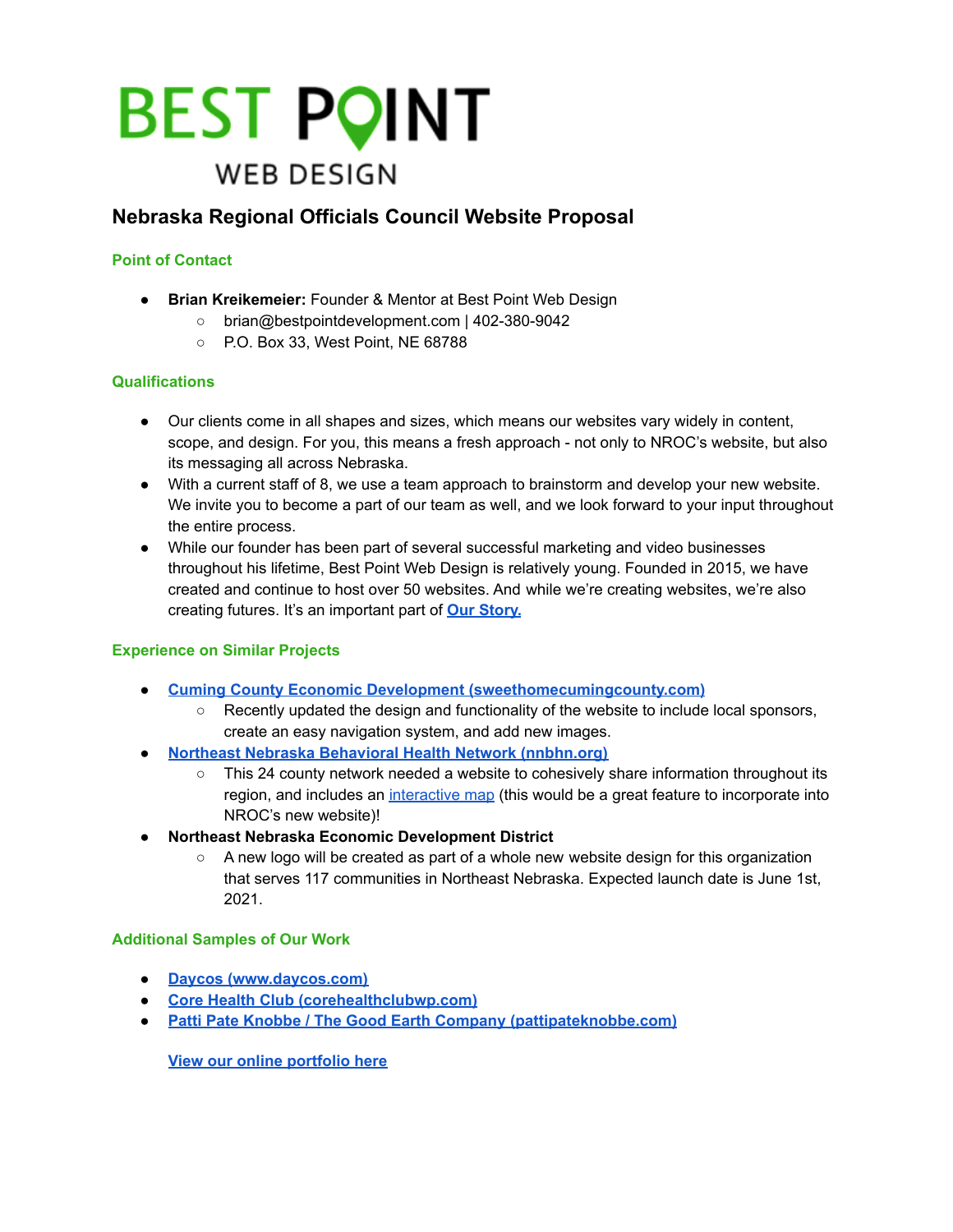#### **Technical Approach**

- Create a multi-page, mobile/tablet friendly website using Wordpress with main pages to include: Home, About Us, Contact Information, Partners, Membership, and The Board
- Integrate social media, blog, and videos to increase viewer engagement
- Develop an easy-to-use newsletter sign-up for ongoing communication with NROC
- Optimize website for search engines (SEO) by the way we design and structure your site
- Build training documents for easy self-updates
- Host and manage website security updates, including regular backups
- Includes our custom Best Point Analytics dashboard for secure and easy access to your website

#### **Timeline and Budget**

- Initial design review within 4 weeks upon receipt of signed proposal
- Additional reviews as needed
- Website launches within 8 weeks of initial design review meeting
- Note: This timeline is approximate. It represents the "longest-case" scenario, assuming all content is provided in a timely manner.

Website Design and Development **\$2850** Hosting, Security Updates and Backups **\$40/month**

*Terms: 50% of Website Design & Development due now to begin development; 50% balance due prior to launch; Hosting & security begins when the proposal is signed.*

*NROC.com and its content are the property of Nebraska Regional Officials Council*

r P.KL

DATE: **April 15, 2021**

Brian P. Kreikemeier - Best Point Web Design

\_\_\_\_\_\_\_\_\_\_\_\_\_\_\_\_\_\_\_\_\_\_\_\_\_\_\_\_\_\_\_\_\_\_\_\_\_\_\_\_\_\_\_\_\_\_\_\_\_\_\_\_\_\_ DATE: \_\_\_\_\_\_\_\_\_\_\_\_\_\_\_

on behalf of the Nebraska Regional Officials Council